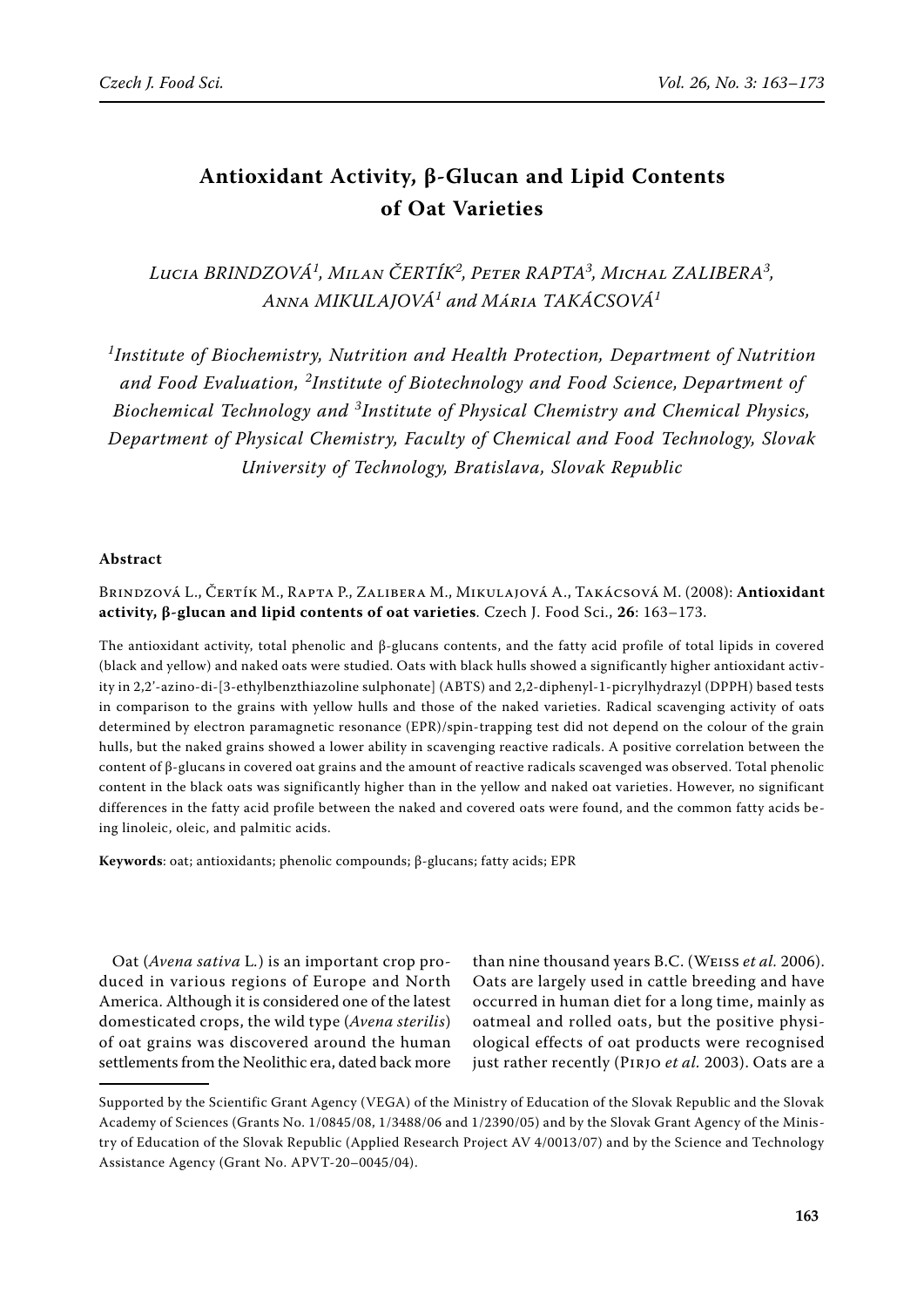rich source of soluble fiber, well-balanced proteins, several vitamins and minerals essential for the human health (Charalampopoulos *et al.* 2002; PETERSON *et al.* 2002; DEMIRBAS 2005; ESPOSITO *et al.* 2005). Oats contain relatively high amounts of lipids compared with other cereal grains, with a substantial level of essential linoleic acid (Hare-LAND & MANTHEY 2003). Additionally, oats are a source of several natural antioxidants such as tocopherols, alk(en)ylresorcinols, and phenolic acids and their derivatives, and a unique source of avenanthramides (N-cinnamoylanthranilate alkaloids) and avenalumic acids (ethylenic homologues of cinnamic acids), which are not present in other cereal grains (Miller *et al*. 2000; Bryngelsson *et al*. 2002; Liu *et al*. 2004; Mattila *et al*. 2005). All of these phenolic compounds possess potential health-promoting properties because of their antioxidant activities and/or membrane-modulating effects (alk(en)ylresorcinols). Moreover, β-glucans, which also exhibit an antioxidant capacity (Johansson *et al*. 2004; Lyly *et al.* 2004), are included in the soluble dietary fibre fractions of oats that participates in the glucoregulation and causes a decrease in serum cholesterol levels in humans (JOHANSSON et al. 2000; TUDORICA *et al*. 2002; Delaney *et al*. 2003; Zwer 2004; Esposito *et al*. 2005). The consumption of oats is therefore an important component of diet for hypercholesterolemic patients (Czerwiński *et al*. 2004). In addition to their importance in the diet, oats antioxidants may also contribute to the stability and the taste of food products (PETERson 2001).

Most of the previous studies in literature reported a good antioxidant capacity of oats (Xing & White 1997; Peterson *et al*. 2001; Chen *et al*. 2004; Mattila *et al.* 2005). However, to the best of our knowledge, the correlations between the antioxidant and radical scavenging capacities, determined by EPR/spin trapping, and the contents of biologically active compounds in oats have not been studied. Therefore, the aim of the present study is the investigation of antioxidant and radical scavenging capacities and their relation to the total phenolic and β-glucans contents and fatty acid profile in covered (black and yellow) and naked oats. The deviations in the biosynthetic stabilities of the compounds studied are also discussed. These data may offer additional valuable taxonomic and physiological information for the classification of various cereal varieties.

## **Materials and methods**

*Oat samples*. Grain samples of nine registered oat cultivars belonging to two different oat species, *Avena sativa* L. – covered black oats (cvs Mesdag, Taiko, Jostrain), yellow oats (cvs Triumph, Lucy, Zvolen), and *Avena sativa nuda* L. – naked oats (cvs Jakub, Detvan, Izak), originating from different countries, were obtained from the Gene bank of the Research Institute of Plant Production (Piešťany, Slovak Republic). The cultivar samples were grown in Vígľaš Pstruša (Slovak Republic) in 2003 crop year.

*Defatting of oat samples*. The oat samples were milled and ground to pass through a 0.5 mm screen. The moisture content was determined and all data were expressed on a dry weight basis. The fine flour (30 g) was transferred to an Erlenmeyer flask, defatted twice with hexane, p.a. (Mikrochem, Slovak Republic) at a 5:1 ratio (v/w) and kept on a mechanical shaker for 1 hour at room temperature. The mixture was filtered through a Bűchner funnel after each extraction step.

*Preparation of oat extracts*. One gram of the defatted flour was extracted with 65% ethanol  $(3 \times 15 \text{ ml})$  at 80°C for one hour. The extracts were filtred and the supernatants were collected, combined, and dried in vacuum at 40°C. The residues containing the extracted antioxidants were dissolved in 5 ml dimethyl sulfoxide (DMSO, Merck, Germany) for both ABTS and EPR tests, and in 5 ml of 96% ethanol for DPPH test and for the determination of total phenolic content.

*ABTS analysis*. The antioxidant activity was measured using a modified version of the Re *et al*. (1999) and Arts *et al*. (2004) methods. To prepare ABTS cation radical solution, a potassium persulphate  $(K_2S_2O_8, p.a., \text{Merck}, \text{Germany})$ aqueous solution (3.3 mg  $K_2S_2O_8$  in 5 ml distilled water) was added to 17.2 mg ABTS (purum > 99%, Fluka, Germany) and the resulting solution was stored in the dark for 14 hours. One ml of the final dark-green radical solution was than diluted with 60 ml distilled water and used in ABTS tests. Here, 50 µl of oat extract in DMSO was added to 2 ml of ABTS<sup>+</sup>\* solution in 1 cm UV-Vis cell and mixed rigorously. The UV-Vis spectra were read at 1 min intervals for 10 min using UV-Vis Shimadzu 1700 spectrometer (Japan). UV-Vis spectrum of the initial ABTS<sup>+</sup>\* solution measured against distilled water was taken as a reference spectrum. The difference in the absorbance in  $10^{th}$  min at 730 nm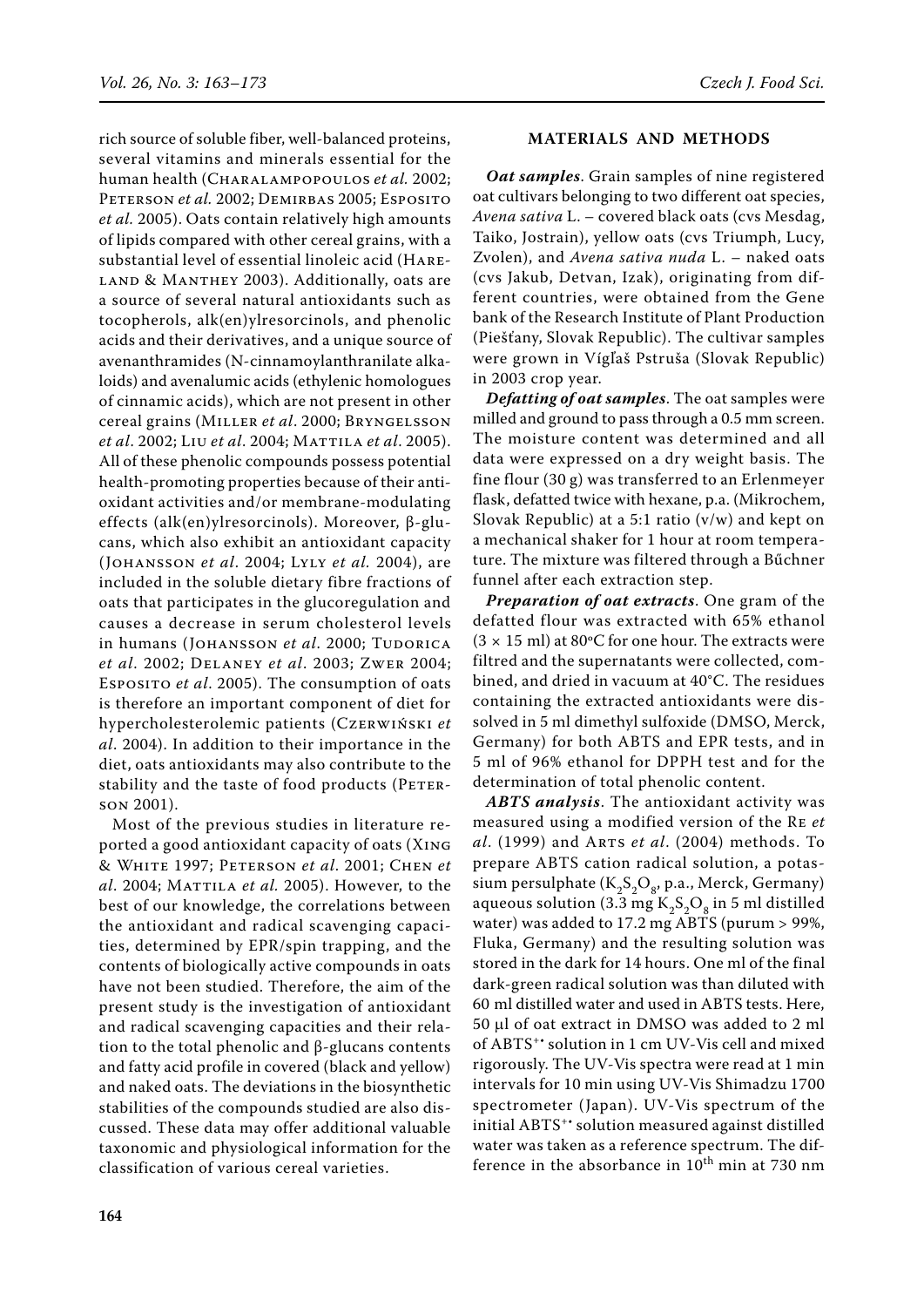relative to the reference spectrum (∆A) was used to calculate the percentage of the scavenged ABTS cation radicals by oat extracts relative to the reference sample (KATALINIC *et al.* 2006). Using the calibration curve of Trolox (Sigma-Aldrich, Germany), the values in % of the scavenged radicals were recalculated to the Trolox equivalents (TEAC – Trolox Equivalent of Antioxidant Capacity) in mg Trolox/g of oat grains dry weight.

*DPPH analysis*. The antioxidant activity determination using free DPPH radical (95%, Aldrich, Germany) was realised according to Yen and Chen (1995). 3 ml of 96% ethanol and 1 ml of DPPH solution (120 mg DPPH in 100 ml 96% ethanol) were added to 1 ml of the ethanol oat extract (after 1:3 v/v dilution). In the reference sample, 1 ml of ethanol was used instead of the oat extract, and the spectra were measured against ethanol. The changes in the absorption at 517 nm in  $10^{th}$  min relative to the reference sample were used to calculate the Trolox equivalents (mg/g on a dry weight) similar to ABTS test.

*EPR/spin-trapping analysis*. The thermal decomposition of  $K_2S_2O_8$  in DMSO at 333 K was used as a source of reactive radicals. For measuring the radical scavenging ability of the oat samples, the EPR/spin trapping method (Rapta *et al*. 2005) employing the 5,5-dimethylpyrroline-N-oxide (DMPO, Sigma-Aldrich, Germany) spin trap was used (EPR spectrometer, Bruker, Germany). 200 µl of DMSO extract (or pure DMSO in reference measurements) was mixed with 25 µl of 0.2M DMPO in DMSO and 25 µl of 0.01M  $K_2S_2O_{8(aq)}$  and transferred into a EPR flat cell. The time course of EPR spectra of the DMPO spin-adducts was recorded at 333 K in 1 min intervals for 20 min (each spectrum was an accumulation of 3 scans). The EPR intensity (double integral) in the  $20<sup>th</sup>$  min, recorded with the sample solutions, was compared with the reference measurement. The difference between the integral EPR intensities of the reference and the oats samples in 20<sup>th</sup> min characterises the amount of radicals scavenged by the scavengers present in the respective sample. The value for the virtual conditions when all radicals were scavenged was set to 100% of Radical Scavenging Capacity (RSC). The RSC values were calculated as the percentages of the scavenged radicals relative to the reference sample (DMSO). Trolox solutions in DMSO were used to obtain the calibration curve in order to express the RSC in Trolox equivalents similar to the ABTS and DPPH tests.

*Determination of total phenolic compounds*. The total amount of phenolic compounds was determined in the ethanolic oat extract with a standard Folin-Ciocalteu reagent (Yu *et al*. 2004). The reaction mixture contained 100 µl of the oat extract, and 500 µl of the Folin-Ciocalteu reagent (Merck, Germany) and 1.5 ml of 20% sodium carbonate. The sample was then mixed on a vortex mixer and diluted with distilled water to the final volume of 10 ml. After 2 h reaction, the absorbance at 765 nm was determined and used to estimate the phenolic content using the calibration curve made with gallic acid (Sigma-Aldrich, Germany). The total amount of phenolic compounds was expressed in μg gallic acid equivalent (GAE) per g dry weight of oats.

*Determination of β-glucans*. The oat varieties (3 samples each) were analysed for β-glucans. β-Glucan content was evaluated by an enzymatic kit according to the manufacturer's instructions (Megazyme International Ireland Ltd., Co. Wicklow, Ireland). The absorbance was measured at 510 nm.

*Lipid isolation and fatty acid analysis*. Milled oat samples (1 g) were extracted twice with 50 ml of chloroform/methanol (2:1 v/v, reagents p.a., Mikrochem, Slovak Republic) for one hour. The extracts were filtered, purified with the addition of 1.20 multiple of water, and centrifuged for 10 minutes. The supernantans were dried under vacuum at 40ºC. The residues were dissolved in hexane/ chloroform  $(9:1 \text{ v/v})$ . Fatty acid composition was determined by gas chromatography according to ČERTÍK *et al.* (1996) after methylation (CHRIStoperson & Glass 1969). Gas chromatograph (GC-6890 N, Agilent Technologies) was equipped with a capillary column DB-23 (60 m  $\times$  0.25 mm, film thickness 0.25 μm, Agilent Technologies) and a FID detector (constant flow, hydrogen 35 ml/min, air 350 ml/min, 250°C). The analyses were carried out under a temperature gradient (130°C for 1 min; 130–170°C at program rate 6.5°C/min; 170–215°C at program rate 2.7°C/min; 21°C for 7 min; 220–240°C at program rate 2°C/min) with hydrogen as a carrier gas (flow 2.1 ml/min, velocity 49 cm/s, pressure 174 kPa) and a split ratio of 1/50 (inlets: heater 230°C, total hydrogen flow 114 ml/min, pressure 174 kPa). The fatty acid methylester peaks were identified by means of authentic standards of  $C_4$ - $C_{24}$  fatty acid methylesters mixture (Supelco, USA) and quantified by an internal standard of heptadecanoic acid (C17:0,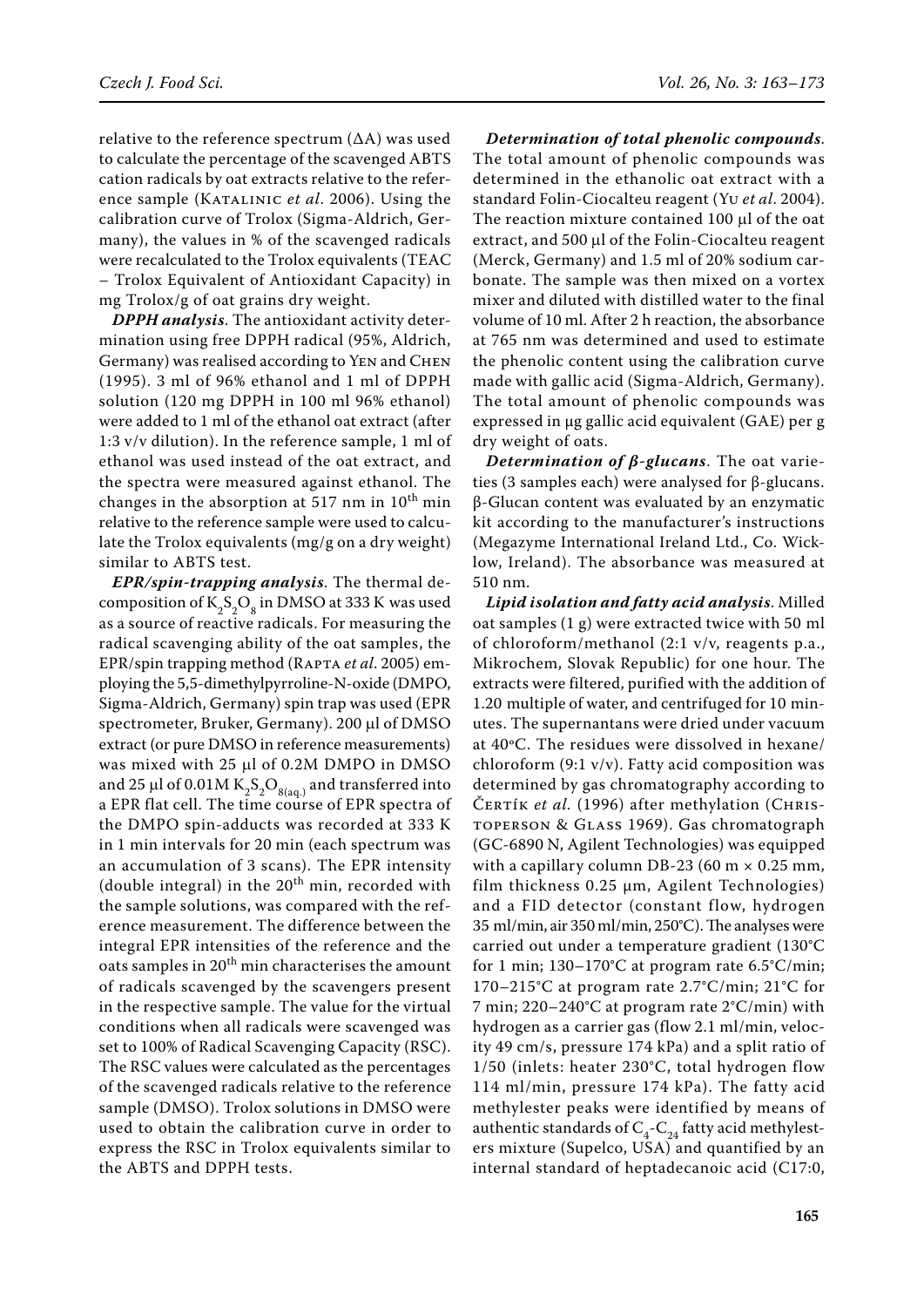Supelco, USA). The fatty acid concentration was evaluated with ChemStation software 10.2 (Agilent Technologies, USA). The index of fatty acid unsaturation IU ( $\Delta$ /mol) was calculated by the following formula (ČERTÍK & SHIMIZU 2000): IU =  $[1(\sum \%$  monoenes) + 2( $\Sigma\%$  dienes) + 3( $\Sigma\%$  trienes) +  $4(\sum$ % tetraenes)/100.

*Statistical analysis*. All tests were carried out in triplicates for the determination of β-glucan, and in duplicates for other methods. Mean values  $\pm$ standard deviations (SD) are presented. The results of the analyses are reported on a dry matter (dm) basis; dm content was determined according ISO 712 method. Student's test for independent samples was used to test for the differences at a  $P \le 0.05$ significance level where appropriate.

# **Results and discussion**

#### **Antioxidant and radical scavenging capacity**

Significant differences were found in the antioxidant activity among all oat cultivars investigated with three independent tests – ABTS, DPPH and EPR/spin-trapping (Table 1). ABTS and DPPH assays were used for the determination of total antioxidant capacity of our oat extracts. The total antioxidant capacities of oats varied between the naked and covered oats and also between the covered oats with different hull colours, and increased as follows: naked oats < yellow oats < black oats. Black oat cv. Jostrain showed the highest antioxidant activity in both ABTS and

DPPH tests (3.5 mg Trolox/g on a dry weight and 17.8 mg Trolox/g on a dry weight, respectively). A significant correlation was found between the DPPH scavenging activity and ABTS scavenging activity  $(R = 0.911)$ . Not surprisingly, similarly strong correlations  $(R = 0.981)$  were already reported by other authors (Ragaee *et al*. 2006).

Both the above mentioned standard antioxidant capacity assays are based on the reactions of stable or semi-stable radicals. Although they are widely applied and generally accepted, they are rather artificial in comparison to the free radical chemistry in living systems. Most of the free radical induced damage in living organisms is attributed to the short living reactive species like hydroxyl or superoxide radicals. The total antioxidant capacity of our samples was therefore compared with the radical scavenging capacity (RSC) evaluated by the EPR/spin-trapping method, where the reactive radicals are involved. Figure 1 shows a time course of EPR integral intensities evaluated by the integration of sets of 20 individual EPR spectra of DMPO spin-adducts. The difference between the integral intensities in the reference experiment (with DMSO) and in the experiments with the oat extracts characterises the amount of radicals scavenged by the antioxidants present in the respective sample. The results were calibrated to Trolox to allow a quantitative comparison with the results of ABTS and DPPH assays. The black oat cv. Jostrain showed the best radical scavenging effect also in the EPR/spin-trapping test (13.442 mg Trolox/g on a dry weight). A direct correlation

| Table 1. Antioxidant activity of oat cultivars measured by three different tests (mg Trolox/g $\pm$ SD) |  |  |  |
|---------------------------------------------------------------------------------------------------------|--|--|--|
|---------------------------------------------------------------------------------------------------------|--|--|--|

| Cultivar | ABTS-test         | DPPH-test          | EPR/spin-trapping  |
|----------|-------------------|--------------------|--------------------|
| Detvan   | $1.107 \pm 0.011$ | $4.618 \pm 0.009$  | $1.431 \pm 0.072$  |
| Jakub    | $1.088 \pm 0.049$ | $3.493 \pm 0.016$  | $1.263 \pm 0.063$  |
| Izak     | $0.825 \pm 0.033$ | $3.437 \pm 0.031$  | $1.069 \pm 0.053$  |
| Zvolen   | $1.654 \pm 0.001$ | $4.654 \pm 0.050$  | $1.203 \pm 0.060$  |
| Triumph  | $2.101 \pm 0.013$ | $4.681 \pm 0.014$  | $3.053 \pm 0.153$  |
| Lucy     | $2.245 \pm 0.038$ | $4.954 \pm 0.007$  | $5.943 \pm 0.297$  |
| Jostrain | $3.528 \pm 0.007$ | $17.802 \pm 0.022$ | $13.442 \pm 0.672$ |
| Taiko    | $3.269 \pm 0.050$ | $16.022 \pm 0.017$ | $3.253 \pm 0.162$  |
| Mesdag   | $2.720 \pm 0.030$ | $12.819 \pm 0.101$ | $1.114 \pm 0.055$  |

SD – standard deviation; RSD – relative standard deviation

RSD for ABTS-test: 0.22–10.17%; RSD for DPPH-test: 1.13–1.39 %; RSD for EPR-test: 5%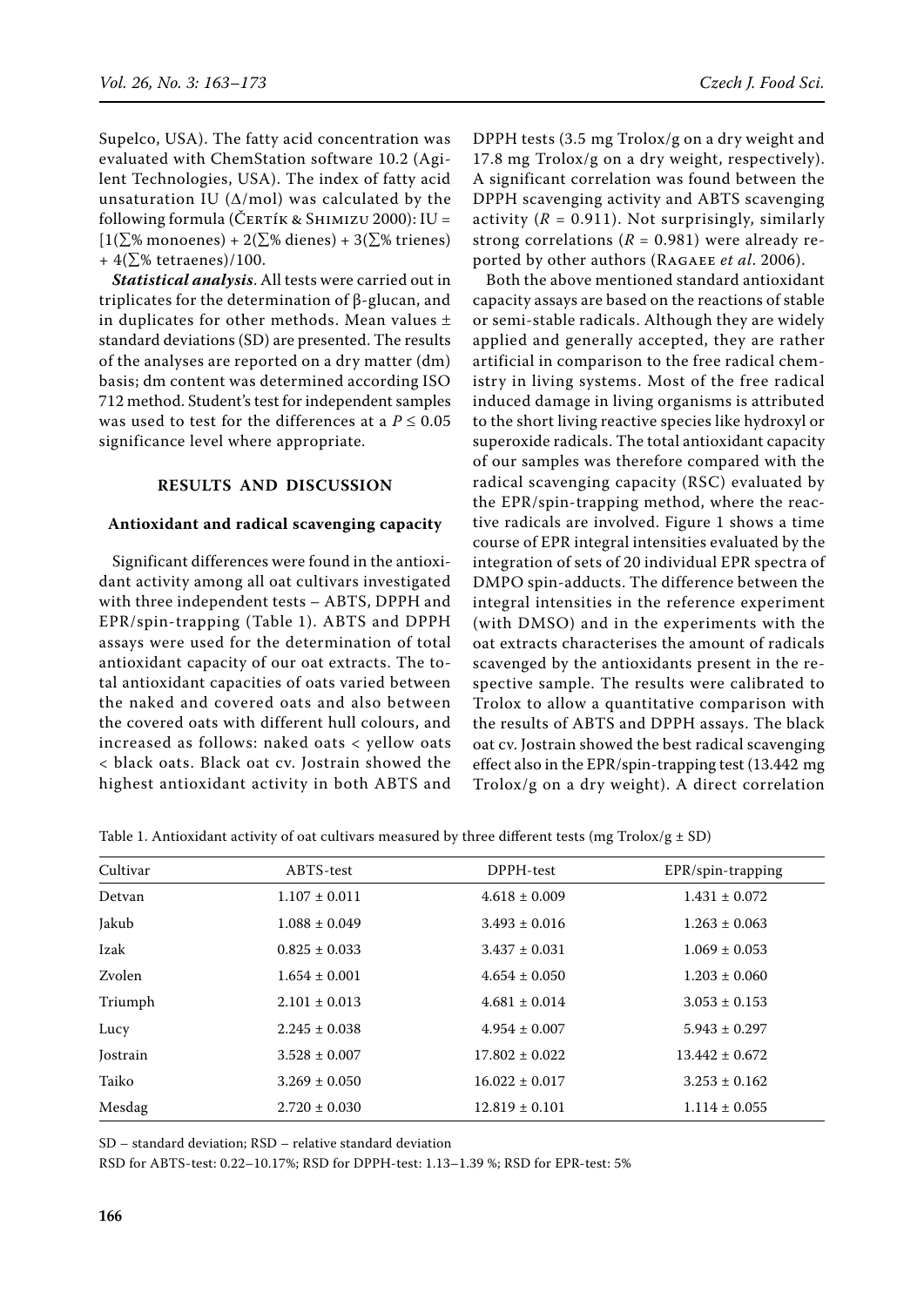

Figure 1. The time course of EPR integral intensities of DMPO spin adducts observed in the reference system (DMSO) and with the extracts of naked oats; oats with yellow hulls and oats with black hulls in the EPR/spin trapping experiments. Representative EPR spectra of spin adducts taken in  $20<sup>th</sup>$  min for selected oat cultivars at identical intensity scale are shown in the right part

between the hull colour and RSC of the oat extract was not observed, but generally the covered oats possessed a higher ability to scavenge oxygen- and carbon-centered reactive radicals generated by the thermal decomposition of  $K_2S_2O_8$ . The radical scavenging capacity of the extracts from different cultivars decreased in the following order: Jostrain > Lucy > Taiko > Triumph > Detvan > Jakub > Zvolen > Mesdag > Izak.

A further comparison of the results of the three different antioxidant capacity methods, expressed in percentages of scavenged radicals, is presented in Figure 2. Under the given experimental conditions, the black oats quenched 74% of the ABTS radicals on average, whereas the yellow oats quenched 48% and naked oats only 26%. All samples also considerably reduced the concentration of DPPH radicals – 82% (black oats), 53% (yellow oats) and 29% (naked oats), on average. The extract of black oat variety Jostrain quenched 91% of the reactive radicals as measured by the EPR/spin trapping method. Statistical analyses for the DPPH test and ABTS test showed significant differences  $(P \le 0.05)$  between the oat genotypes, however, these differences were not so significant in the EPR/spin trapping test.

#### **Total phenolic and β-glucan content**

The total phenolic content in each oat sample was examined, since the phenolics might be the major contributors to the antioxidant activities observed.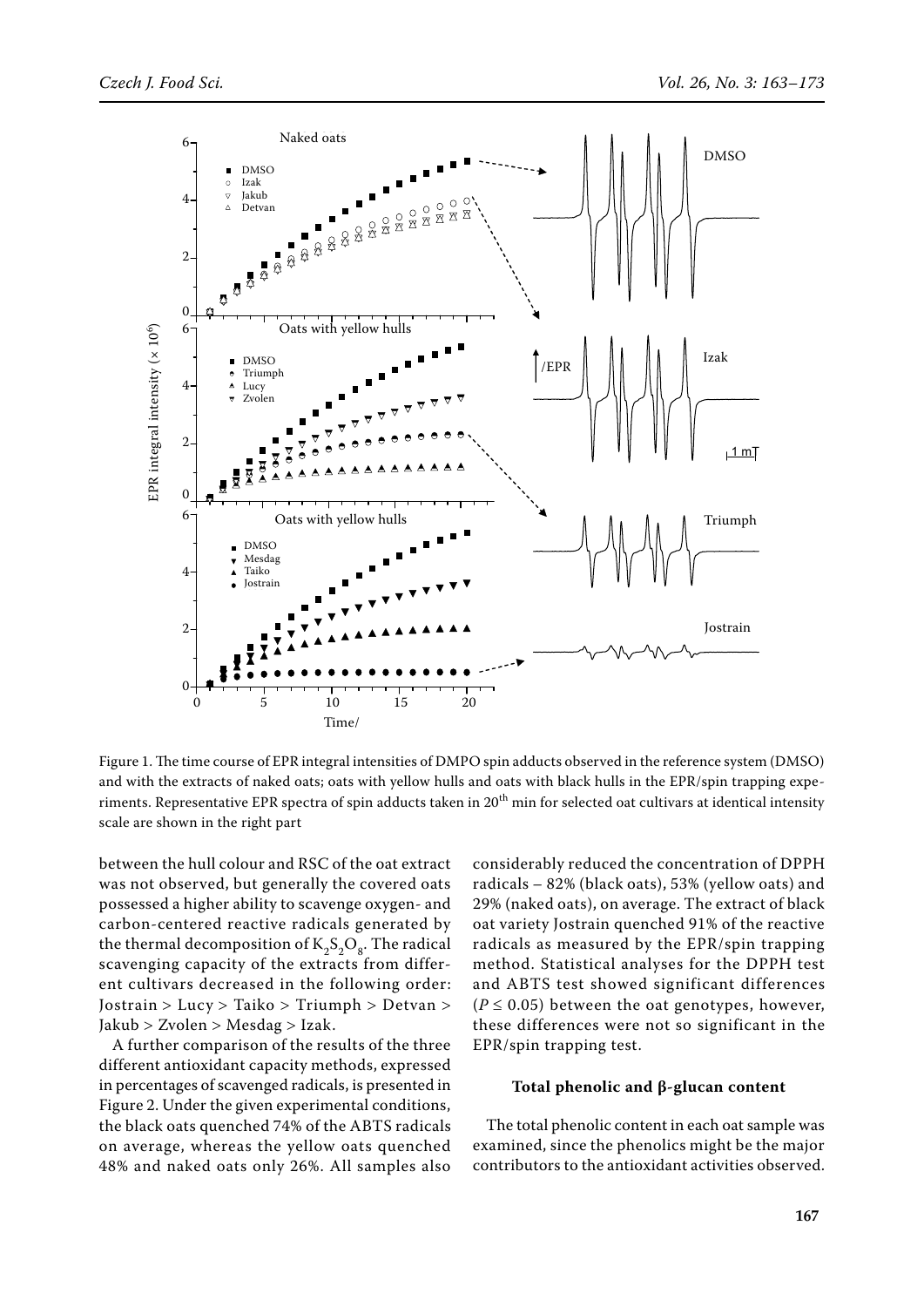

Figure 2. Antioxidant capacity of oat varieties, expressed as the percentage of scavenged radicals relative to the reference sample, determined by ABTS, DPPH, and EPR/spin-trapping method, respectively

Total phenolic content in the oats studied differed significantly between the varieties with values of 239–662 µg GAE/g of dry weight (Figure 3). Generally, the phenolic content in black oats was 1.3 times higher than in the yellow varieties and 2.3 times higher than in the naked oats. The highest phenolic content was found in the cv. Jostrain (662 µg GAE/g) while cv. Izak was characterised by the lowest phenolic values (239  $\mu$ g GAE/g). The amounts of total phenolics in naked oats used in our study were similar to five oat cultivars (238 to  $278 \mu$ g GAE/g) tested by EMMONS and PETERSON (1999), oat grains (300  $\mu$ g GAE/g) and oat groats (400 µg GAE/g) as observed by Kähkönen *et al.* (1999), and oat groats (651  $\mu$ g GAE/g) as reported by MATTILA *et al.* (2005). An exceptionally high concentration of phenols  $(1138 \mu g \text{ } GAE/g)$  was found by Holasová *et al.* (2002) in a not defined oat cultivar.

Table 2 shows the variation coefficients (*CV*) of the phenolic contents in our oat groups, which characterise the variability of the data set studied. Interestingly, quite a low variation coefficient was observed with the black oat cultivars which indicates a high degree of stability of phenolic compounds biosynthesis in these crops.

|      |  |  | Table 2. Standard errors (S.E.) and variation coefficients      |  |
|------|--|--|-----------------------------------------------------------------|--|
|      |  |  | $(CV)$ calculated for phenolics and $\beta$ -glucans present in |  |
| oats |  |  |                                                                 |  |

| Samples      |       | Phenolics | $\beta$ -glucans |
|--------------|-------|-----------|------------------|
| Naked oats   | S.E.  | 0.0308    | 0.4986           |
|              | CV(%) | 11.26     | 7.82             |
| Oats with    | S.E.  | 0.0733    | 0.6503           |
| yellow hulls | CV(%) | 15.29     | 17.22            |
| Oats with    | S.E.  | 0.0285    | 0.7702           |
| black hulls  | CV(%) | 4.50      | 19.94            |

The total phenolic contents in the oat samples studied and their antioxidant activities evaluated by the ABTS and DPPH assays are highly correlated ( $R = 0.976$  and  $R = 0.924$ , respectively) as shown in Figure 4. This correlation provides strong evidence that the predominant source of the antioxidant activity derives from the phenolic compounds and is in good agreement with the results provided by other groups (ADOM & LIU 2002; Bryngelsson *et al.* 2002). The phenolic compounds in oats may be therefore able to cap-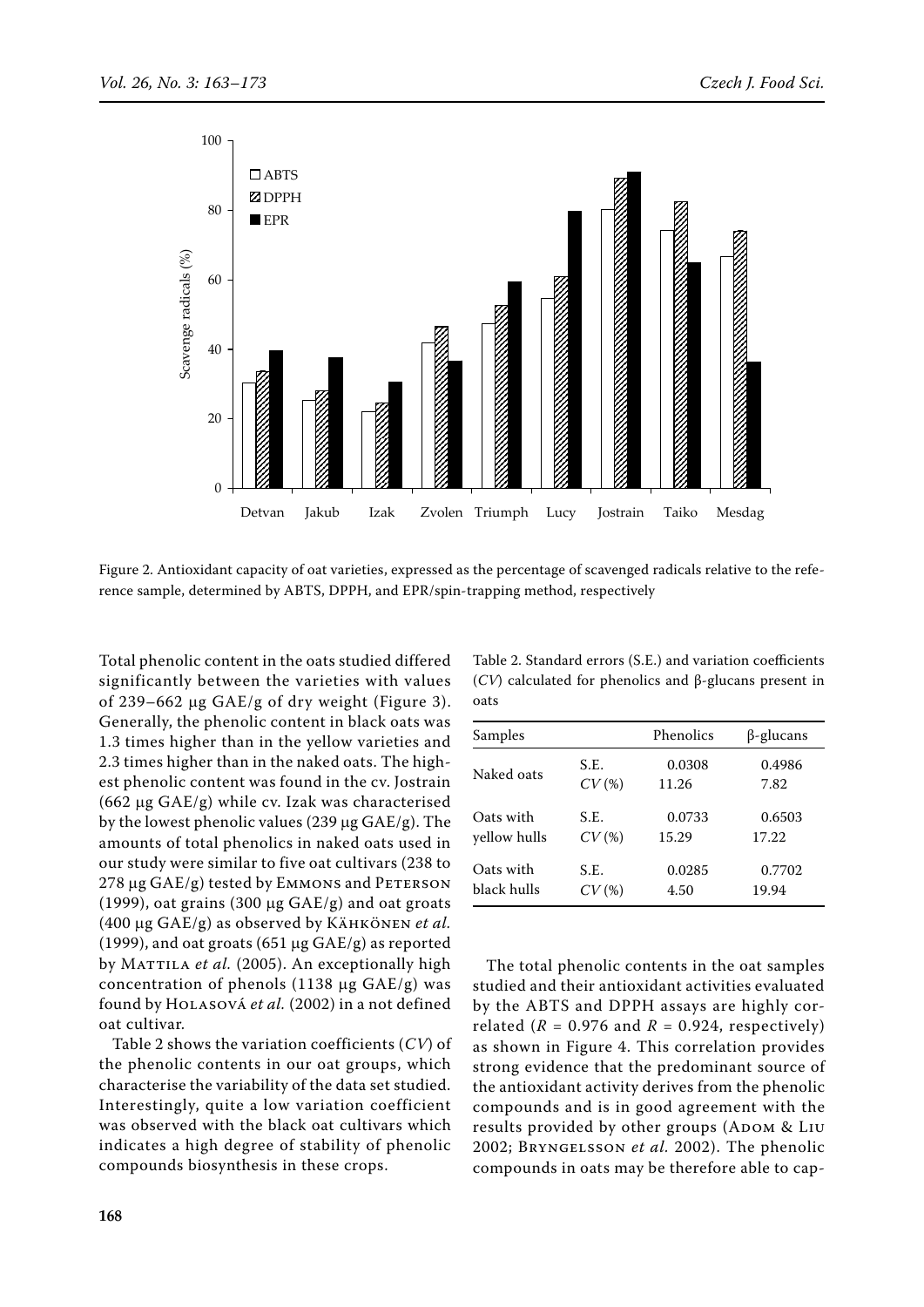

Figure 3. Amounts of total phenolics in oat cultivars

ture the free radicals formed in the human body, if their consumption is supported. However, the antioxidant activity of non-phenolic compounds should be also taken into account (Pilarski *et al*. 2006) as these may also considerably contribute to the total hydrogen-donating capacity of the oat extracts (Bryngelsson *et al*. 2002).

The additional protective effect of oats is ascribed to the dietary fibres and especially to the soluble β-glucans. The β-glucan content in each variety was therefore studied and is presented in Figure 5. The β-glucan contents in covered oats varied between 3.1 and 4.7% (w/w) and in naked oats ranged between 5.8 and 6.8% (w/w), respectively. Slightly lower β-glucan contents were observed among oats from Greece (2.1 to 3.9%) by Papageorgious *et al*. (2005). The β-glucan

contents of covered oats cultivats decreased in the order Jostrain > Lucy > Taiko > Triumph > Zvolen > Mesdag. This trend likely corresponds to the variations in the radical scavenging activity investigated by the EPR/spin trapping method (Figure 6). Moreover, there are several reports that the β-glucan contents of oats are highly influenced by genotypic and environmental factors (Lim *et al.* 1992; Johansson *et al*. 2000). From this point of view, it is interesting that the variation coefficients of β-glucan content were much lower in the naked varieties (7.8%) than in the covered ones (17.2–19.9%). Such a high stability of β-glucan formation in naked oats (expressed by low *CV*) and wide variability of β-glucans in covered oats might be used as one of taxonomic markers for these two groups of oats.



Figure 4. The correlation between the total phenolics and the antioxidant capacity of eight oat varieties expressed in TEAC, determined by ABTS and DPPH assays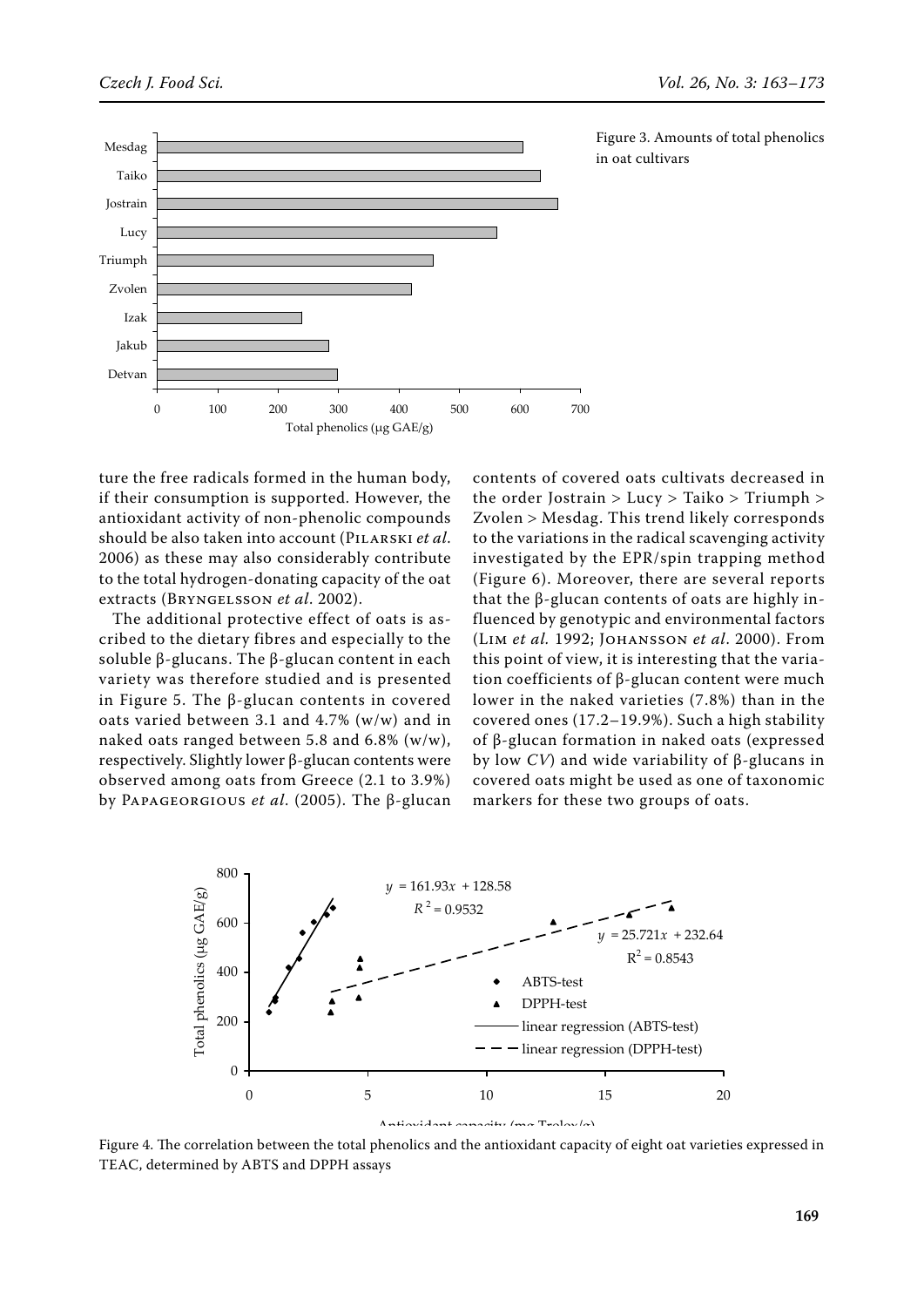



Figure 6. The correlation between TEAC determined in EPR spin-trapping experiments and the β-glucans content of six covered oats

#### **Lipids profile**

Lipids in foods are an important nutritional factor and their profile may play a crucial role as

Table 3. Fatty acid composition of oat cultivars

Figure 5. Amounts of β-glucans (% w/w) in oat cultivars

concerns the stability of cereal products. In addition to the detailed studies of the antioxidant content in grains, a precise mapping of alternations in lipid structures and fatty acid levels in grain varieties attract much attention. Fatty acids that contain two or more unsaturated bonds are normally unstable and oxidise readily in air or when exposed to light and high temperature. Therefore, fatty acid compositions of the investigated oat varieties were further determined. Lipids in the oat varieties studied were about 75% unsaturated, consisting of nearly equal amounts of oleic and linoleic acids, and 1–2% linolenic acid (Table 3). This results in quite a high degree of fatty acid unsaturation (1.13–1.27) in oat lipids. Palmitic acid (14–17%) was the main saturated fatty acid. The present study revealed that an increase in linoleic acid level was accompanied by a reduction of oleic acid

|          | Fatty acids (%) |      |      |      |      |                      |      |      |      |      |
|----------|-----------------|------|------|------|------|----------------------|------|------|------|------|
| Cultivar | 14:0            | 16:0 | 16:1 | 18:0 |      | $18:1-9c$ $18:1-11c$ | 18:2 | 18:3 | 20:1 | IU   |
| Detvan   | 0.3             | 17.2 | 0.2  | 1.9  | 38.2 | 1.0                  | 36.8 | 1.2  | 0.8  | 1.17 |
| Jakub    | 0.2             | 15.5 | 0.2  | 2.1  | 42.2 | 0.8                  | 35.4 | 1.3  | 0.8  | 1.19 |
| Izak     | 0.3             | 16.2 | 0.2  | 1.6  | 38.7 | 1.0                  | 38.1 | 1.3  | 0.8  | 1.21 |
| Zvolen   | 0.3             | 15.9 | 0.3  | 1.3  | 33.4 | 1.1                  | 42.7 | 1.9  | 0.9  | 1.27 |
| Triumph  | 0.4             | 16.6 | 0.2  | 2.1  | 35.6 | 0.9                  | 37.3 | 1.2  | 0.8  | 1.16 |
| Lucy     | 0.3             | 15.7 | 0.2  | 2.2  | 37.9 | 0.8                  | 35.1 | 1.2  | 0.8  | 1.13 |
| Jostrain | 0.3             | 15.6 | 0.2  | 2.2  | 39.6 | 0.9                  | 34.4 | 1.1  | 0.8  | 1.14 |
| Taiko    | 0.3             | 17.3 | 0.3  | 1.4  | 34.9 | 1.3                  | 40.2 | 1.3  | 0.9  | 1.22 |
| Mesdag   | 0.3             | 13.8 | 0.2  | 1.9  | 41.8 | $1.0\,$              | 34.6 | 1.2  | 1.0  | 1.17 |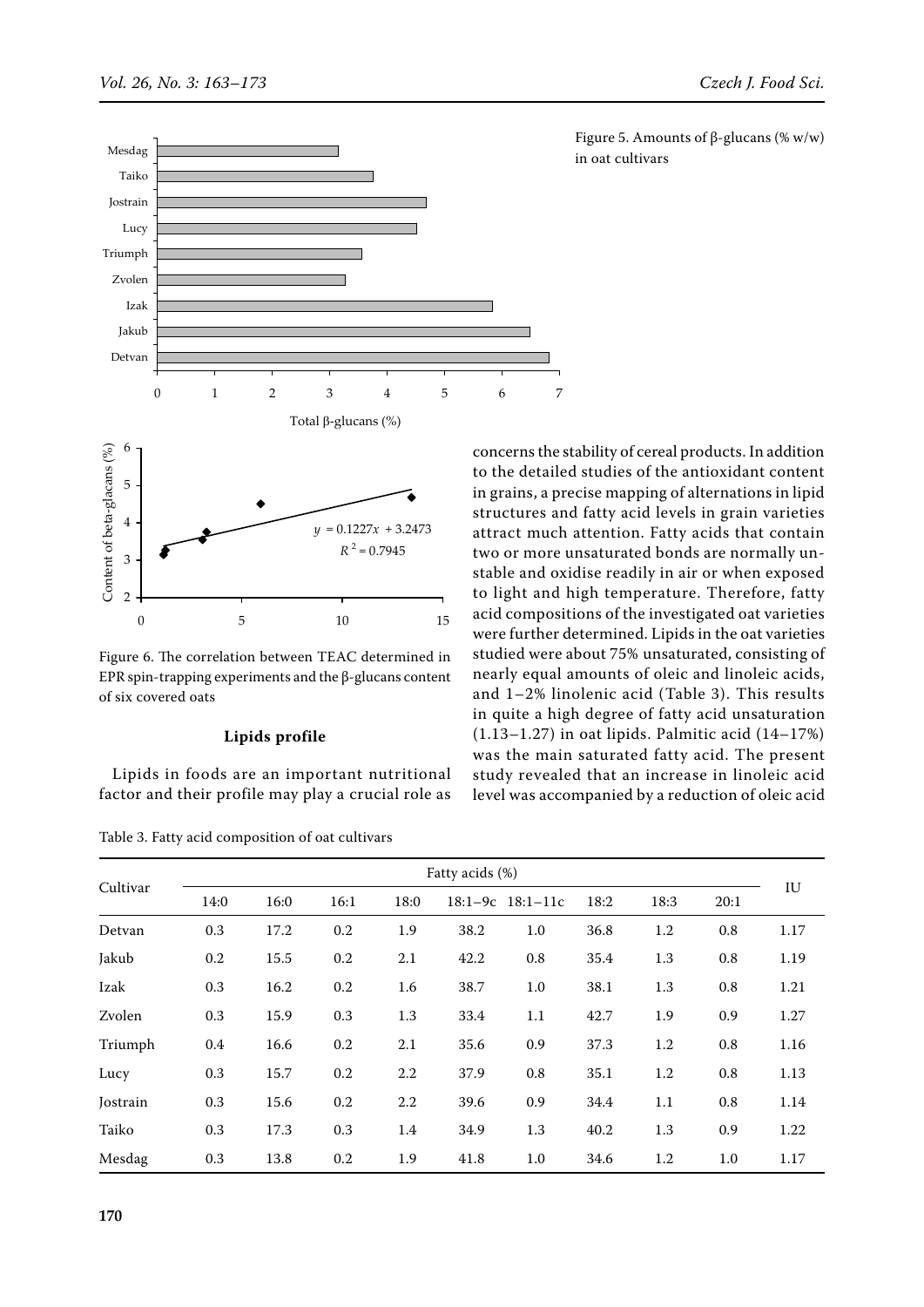content. Similar varietal alterations in fatty acids composition of oat lipids were also reported previously (De la Roche *et al.* 1977; Saastamoinen *et al*. 1989). However, no significant differences in the fatty acid profile between naked and covered oats were found. Because the covered oat types are characterised by a high capacity to scavenge reactive radicals, these results might indicate that unsaturated fatty acids are protected from the undesired oxidation by phenolic compounds found in large quantities in the investigated oats.

# **Conclusions**

This study was designed to determine the total phenolic compounds, β-glucans, and lipids in nine oat varieties and their relationships and contributions to the total antioxidant activities. Two standard spectroscopic assays based on ABTS and DPPH reagents were applied in order to characterise the antioxidant capacity of oat extracts. The best antioxidant capacity was found with the black oats (74% and 82% of scavenged radicals on average in ABTS and DPPH tests, respectively). Our data show for the first time that the colour of oat hulls plays a significant role in their antioxidant activity. The EPR/spin-trapping method revealed that the antioxidants present in hull oats, namely in cvs Jostrain, Lucy and Taiko, show a higher ability to scavenge reactive radicals than those from the rest of the oats followed.

Significant variations were found in the total phenolic compounds, total lipid and β-glucan contents of flours from the oat varieties as well as in their total antioxidant and radical scavenging activities. The antioxidant activity investigated by ABTS and DPPH assays and total phenolics were highly correlated. In addition, there were significant differences in total phenolics, β-glucans, and antioxidants between naked and covered oats and also between oats with black and yellow hulls used in this study.

The largest part of the oat production for food industry in the Slovak Republic is covered by the yellow oat cv. Zvolen and the naked cv. Detvan. Black oats are planted on a much smaller scale and are almost exclusively used for horse breeding. However, our results indicate that the black oats are a rich source of antioxidant compounds and should be used for processing, nutrition, and stabilisation of fat containing food. The black hull cv. Jostrain, with its outstanding properties, is the best candidate for a more extensive cultivation in the future.

*Acknowledgement*. The authors thank SCPV, VÚRV Piešťany, VŠS Vígľaš-Pstruša for providing the oats for this research project.

# **Re f e r e n c e s**

- ADOM K.K., LIU R.H. (2002): Antioxidant activity of grains. Journal of Agricultural and Food Chemistry, **50**: 6182–6187.
- Arts M.J.T.J., Haenen G.R.M.M., Voss H.-P., Bast A. (2004): Antioxidant capacity of reaction products limits the applicability of the Trolox Equivalent Antioxidant Capacity (TEAC) assay. Food and Chemical Toxicology, **42**: 45–49.
- Bryngelsson S., Mannerstedt-Fogelfors B., Kamal-ELDIN A. (2002): Lipids and antioxidants in groats and hulls of Swedish oats (*Avena sativa* L.). Journal of the Science of Food and Agriculture, **82**: 606–614.
- Čertík M., Andráši P., Šajbidor J. (1996): Effect of extraction methods on lipid yield and fatty acid composition of lipid classes containing gama-linolenic acid extracted from fungi. Journal of the American Oil Chemists' Society, **73**: 357–365.
- Čertík M., Shimizu S. (2000): Kinetic analysis of oil biosynthesis by arachidonic acid-producing fungus, *Mortierella alpina* 1S-4. Applied Microbiology and Biotechnology, **54**: 224–230.
- Charalampopoulos D., Wang R., Pandiella S.S., Webb C. (2002): Application of cereals and cereal components in functional foods: a review. International Journal of Food Microbiology, **79**: 131–141.
- Chen Ch.-Y., Milbury P.E., Kwak H.-K., Collins F.W., Samuel P., Blumberg J.B. (2004): Avenanthramides and phenolic acids from oats are bioavailable and act synergistically with vitamin C to enhance hamster and human LDL resistance to oxidation. Journal of Nutrition, **134**: 1459–1466.
- Christoperson S.W., Glass R.L. (1969): Preparation of milk fat methyl esters by alcoholysis in an essentially nonalcoholic solution. Journal of Dairy Science, **52**: 1289–1290.
- Czerwiński J., Bartnikowska E., Leontowicz H. (2004): Oat (*Avena sativa* L.) and amaranth (*Amaranthus hypochondriacus*) meals positively affect plasma lipid profile in rats fed cholesterol-containing diets. Journal of Nutritional Biochemistry, **15**: 622–629.
- Delaney B., Nicolosi R.J., Wilson T.A., Carlson T., Frazer S., Zheng G.-H., Hess R., Ostergren K., Haworth J., Knutson N. (2003): Β-glucan fractions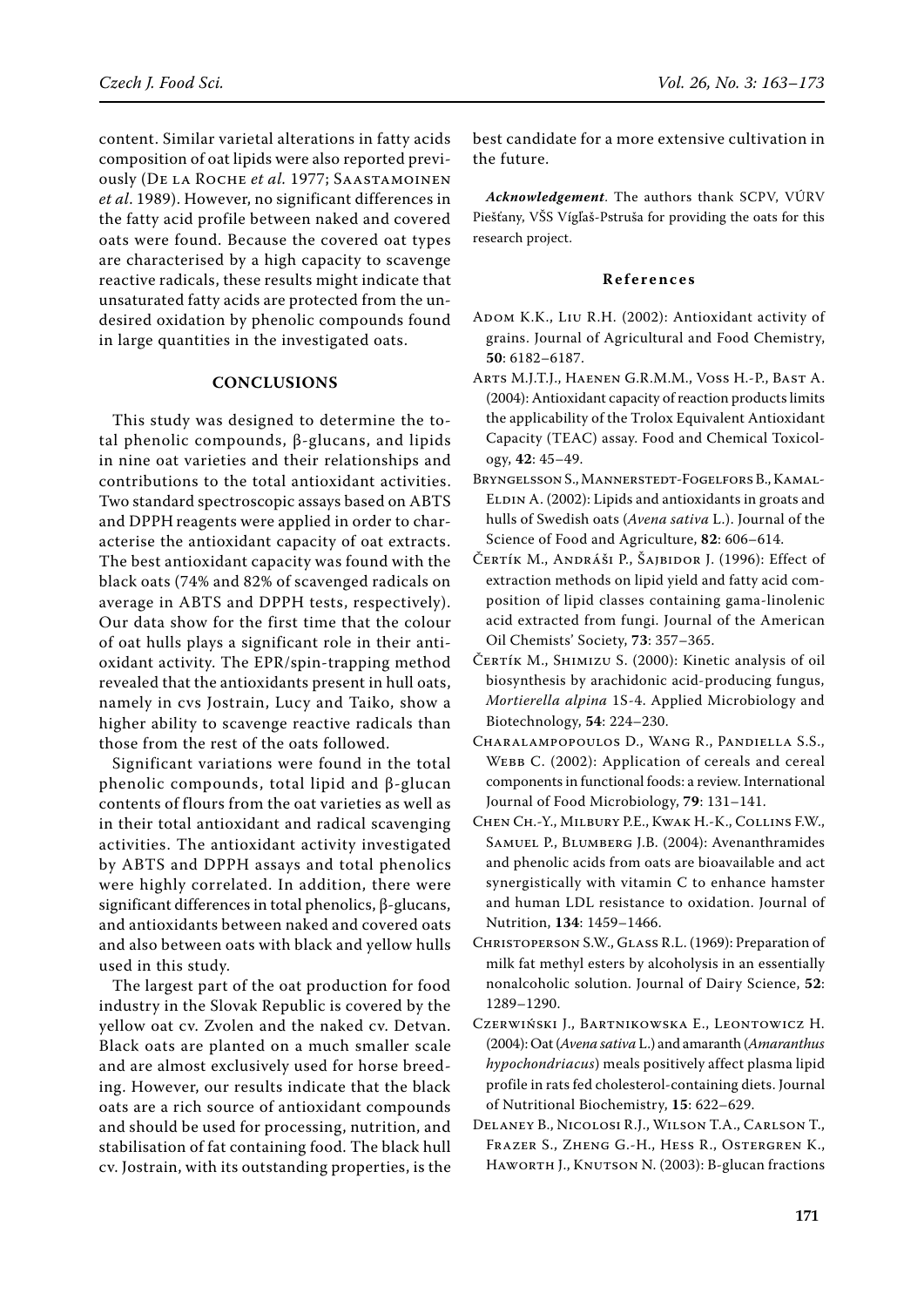from barley and oats are similarly anthiatherogenic in hypercholesterolemic Syrian golden hamsters. American Society of Nutrition Science, **22**: 468–475.

De la Roche I.A., Burrows V.D., McKenzie R.I.H. (1977): Variation in lipid composition among strains of oats (*Avena sativa* L.). Cereal Chemistry, **72**: 335–340.

Demirbas A. (2005): β-glukan and mineral nutrient contents of cereals grown in Turkey. Food Chemistry, **90**: 773–777.

Emmons Ch.-L., Peterson D.M. (1999): Antioxidant activity and phenolic content of oat as affected by cultivar and location. Crop Science, **41**: 1676–1681.

ESPOSITO F., ARLOTTI G., BONIFATI A.M. (2005): Antioxidant activity and dietary fibre in durum wheat bran by-products. Food Research International, **38**: 1167–1173.

- Hareland G.A., Manthey F.A. (2003): Oats. In: Encyclopedia of Food Sciences and Nutrition. 7**.** 1st Ed. Elsevier Academic Press, Oxford: 4213–4220.
- Holasová M., Fiedlerová V., Smrcinová H., Orsak M., Lachman J., Vavreinova S. (2002): Buckwheat – the source of antioxidant activity in functional foods. Food Research International, **35**: 207–211.

Johansson L., Virkki L., Maunu S., Lehto M., Ekholm P., Varo P. (2000): Structural characterization of water soluble β-glucan of oat bran. Carbohydrate Polymers, **42**: 143–148.

Johansson L., Tuomainene P., Ylinen M., Ekholm P., Virkki L. (2004): Structural analysis of water-soluble and -insoluble β-glucans of whole-grain oats and barley. Carbohydrate Polymers, **58**: 267–274.

Kähkönen M.P., Hopia A.I., Vourela H.J., Rauha J.-P., Pihlaja K., Kujala T.S., Heinomen M. (1999): Antioxidant activity of plant extracts containing phenolic compounds. Journal of Agricultural and Food Chemistry, **47**: 3954–3962.

Katalinic V., Milos M., Kulisic T., Jukic M. (2006): Screening of 70 medical plant extracts for antioxidant capacity and total phenols. Food Chemistry, **94**: 550–557.

Lim H.S., White P.J., Fry K.J. (1992): Genotypic effects on β-glucan content of oat lines grown in two consecutive years. Cereal Chemistry, **69**: 262–265.

Liu L., Zubik L., Collins W., Marko M., Meydani M. (2004): The antiatherogenic potential of oat phenolic compounds. Atherosclerosis, **175**: 39–49.

Lyly M., Salmenkallio-Marttila M., Suortti T., Autio K., Poutanen K., Lähteenmäki L. (2004): The sensory characteristics and rheological properties of soups containing oat and barley β-glucan before and after freezing. Lebensmittel-Wissenschaft und -Technologie, **37**: 749–761.

Mattila P., Pihlava J-M., Hellström J. (2005): Contents of phenolic acids, alkyl- and alkenylresorcinols, and avenanthramides in commercial grain products. Journal of Agricultural and Food Chemistry, **53**: 8290–8295.

Miller H.E., Rigelhof F., Marquart L., Prakash A., KANTER M. (2000): Antioxidant content of whole grain breakfast cereals, fruits and vegetables. Journal of the American College of Nutrition, **19**: 312–319.

Papageorgious M., Lakhdara N., Lazaridou A., Biliaderis C.G., Izydorczyk M.S. (2005): Water extractable  $(1-3, 1-4)$ -β-D-glucans from barley and oats: An intervarietal study on their structural features and rheological behaviour. Journal of Cereal Science, **42**: 213–224.

PETERSON D.M. (2001): Oat antioxidants. Journal of Cereal Science, **33**: 115–129.

PETERSON D.M., EMMONS CH.L., HIBBS A.H. (2001): Phenolic antioxidants and antioxidant activity in pearling fractions of oat groats. Journal of Cereal Science, **33**: 97–103.

PETERSON D.M., HAHN M.J., EMMONS CH.L. (2002): Oat avenanthramides exhibit activities *in vitro*. Food Chemistry, **79**: 473–478.

Pilarski R., Zieliński H., Ciesiołka D., Gulewicz K. (2006): Antioxidant activity of ethanolic and aqueous extracts of *Uncaria tomentosa* (Willd.) DC. Journal of Etnopharmacology, **104**: 18–23.

PIRJO M., JARKKO H., PILHAV J.-M. (2003): The content of phenolic acid in some grain products. In: Abstract Books 1st International Conference on Polyphenols and Health, Institut National de la Recherche Agronomique, Clermont-Ferraud: 207.

Ragaee S., Abdel-Aal El-S.M., Noaman M. (2006): Antioxidant activity and nutrient composition of selected cereals for food use. Food Chemistry, **98**: 32–38.

Rapta P., Polovka M., Zalibera M., Breierova E., Zitnanova I., Marova I., Certik M. (2005): Scavenging and antioxidant properties of compounds synthesized by carotenogenic yeasts stressed by heavy metals – EPR spin trapping study. Biophysical Chemistry, **116**: 1–9.

- Re R., Pellegrini N., Proteggente A., Pannala A., Yang M., Rice-Evans C. (1999): Antioxidant activity applying an improved ABTS radical cation decolorization assay. Free Radical Biology & Medicine, **26**: 1231–1237.
- Saastamoinen M., Kumpulainen J., Nummela S. (1989): Genetic and environmental variation in oil content and fatty acid composition of oats. Cereal Chemistry, **66**: 296–300.
- Tudorica C.M., Kuri V., Brennan C.S. (2002): Nutritional and physicochemical characteristics of dietary